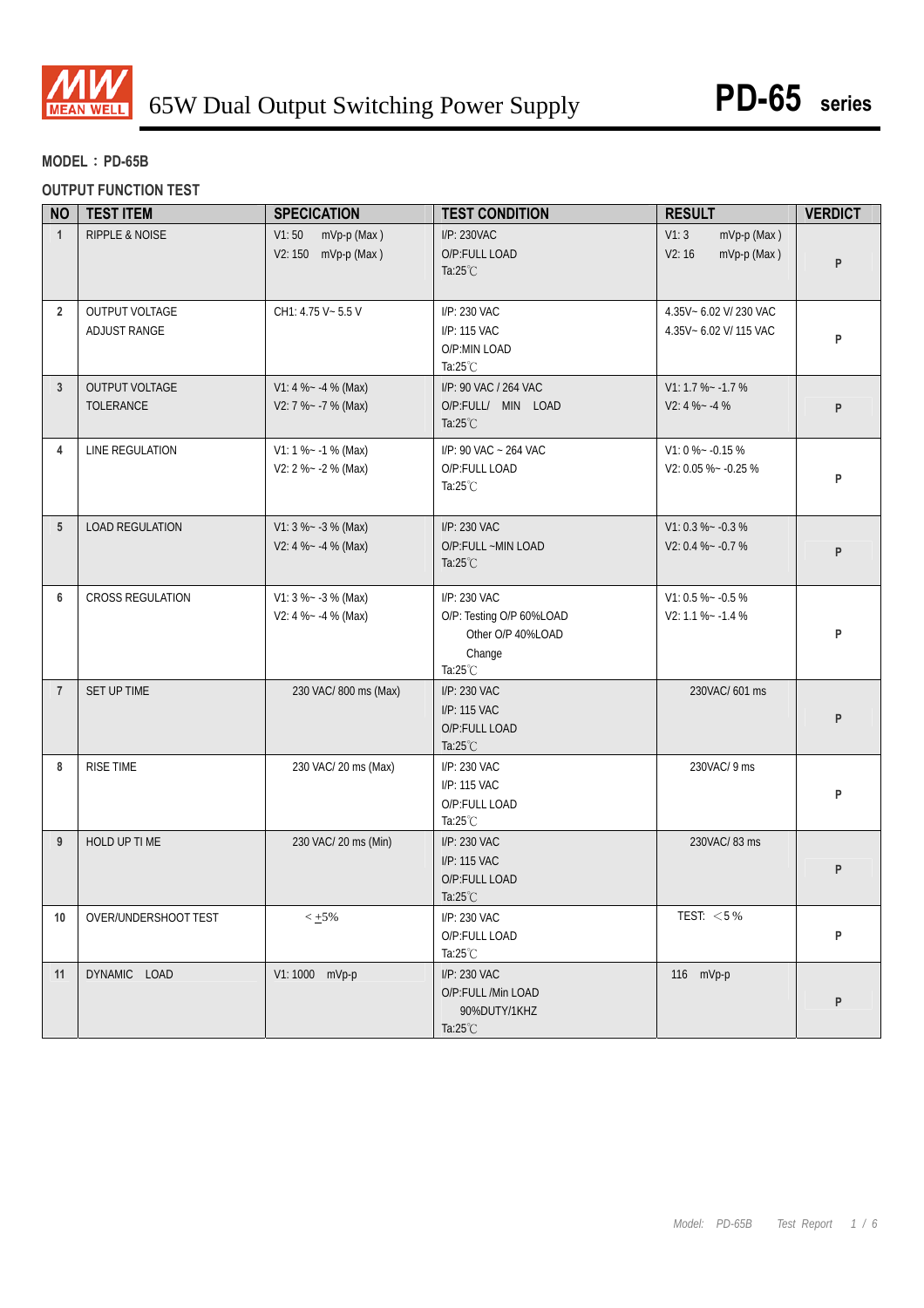

### **INPUT FUNCTION TEST**

| <b>NO</b>      | <b>TEST ITEM</b>                            | <b>SPECICATION</b>                                    | <b>TEST CONDITION</b>                                                                                                                       | <b>RESULT</b>                                | <b>VERDICT</b> |
|----------------|---------------------------------------------|-------------------------------------------------------|---------------------------------------------------------------------------------------------------------------------------------------------|----------------------------------------------|----------------|
| $\mathbf{1}$   | <b>INPUT VOLTAGE RANGE</b><br>90VAC~264 VAC |                                                       | I/P:TESTING<br>O/P:FULL LOAD<br>Ta: $25^{\circ}$ C                                                                                          | 70 V~264V                                    |                |
|                |                                             |                                                       | $I/P$ :<br>$LOW$ -LINE-3V=<br>V<br>HIGH-LINE+15%=300 V<br>O/P:FULL/MIN LOAD<br>ON: 30 Sec. OFF: 30 Sec 10MIN<br>(AC POWER ON/OFF NO DAMAGE) | TEST: OK                                     | P              |
| $\overline{2}$ | <b>INPUT FREQUENCY RANGE</b>                | 47HZ ~63 HZ<br>NO DAMAGE OSC                          | $I/P$ :<br>VAC ~ 264 VAC<br>O/P:FULL~MIN LOAD<br>Ta: $25^{\circ}$ C                                                                         | TEST: OK                                     | P              |
| 3              | <b>EFFICIENCY</b>                           | 81 % (TYP)                                            | I/P: 230 VAC<br>O/P:FULL LOAD<br>Ta: $25^{\circ}$ C                                                                                         | 82 %                                         | P              |
| 4              | <b>INPUT CURRENT</b>                        | 230V/0.9 A (Max)<br>115V/1.5 A (Max)                  | I/P: 230 VAC<br>I/P: 115 VAC<br>O/P:FULL LOAD<br>Ta: $25^{\circ}$ C                                                                         | $I = 0.74$ A/230 VAC<br>$I = 1.2 A/ 115 VAC$ | P              |
| 5              | <b>INRUSH CURRENT</b>                       | 230V/40A (Max)<br>115V/20A (Max)<br><b>COLD START</b> | I/P: 230 VAC<br>I/P: 115 VAC<br>O/P:FULL LOAD<br>Ta: $25^{\circ}$ C                                                                         | $I = 28 A/ 230 VAC$<br>$I = 14$ A/ 115 VAC   | P              |
| 6              | <b>LEAKAGE CURRENT</b>                      | $< 0.5$ mA / 240 VAC                                  | I/P: 254 VAC<br>O/P:Min LOAD<br>Ta: $25^{\circ}$ C                                                                                          | L-FG: 0.34 mA<br>N-FG: 0.34 mA               | P              |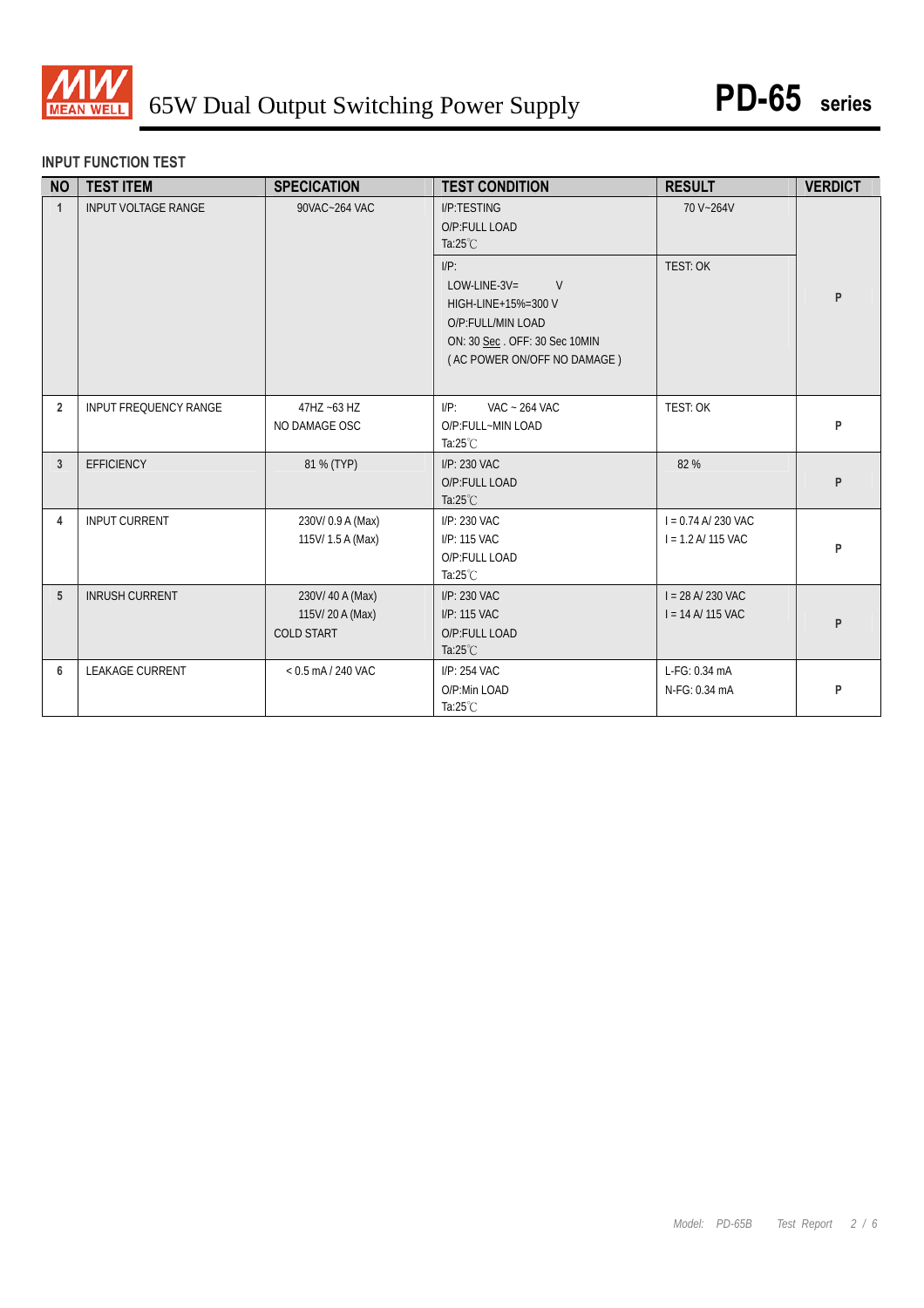

## **PROTECTION FUNCTION TEST**

| <b>NO</b>      | <b>TEST ITEM</b>            | <b>SPECICATION</b>                        | <b>TEST CONDITION</b>                                              | <b>RESULT</b>                                      | <b>VERDICT</b> |
|----------------|-----------------------------|-------------------------------------------|--------------------------------------------------------------------|----------------------------------------------------|----------------|
|                | <b>OVER LOAD PROTECTION</b> | 73W~105W                                  | I/P: 230 VAC<br>I/P: 115 VAC<br>O/P:TESTING<br>Ta: $25^{\circ}$ C  | 86W/230 VAC<br>86W/115 VAC<br>Hiccup Mode          | P              |
| $\overline{2}$ | OVER VOLTAGE PROTECTION     | CH1: 5.75 V ~ 6.75 V                      | I/P: 230 VAC<br>I/P: 115 VAC<br>O/P:MIN LOAD<br>Ta: $25^{\circ}$ C | 6.16 V/ 230 VAC<br>6.14 V/ 115 VAC<br>Hiccup Model | P              |
| 3              | SHORT PROTECTION            | SHORT EVERY OUTPUT<br>NO DAMAGE<br>1 HOUR | I/P: 264 VAC<br>O/P: FULL LOAD<br>Ta: $25^{\circ}$ C               | NO DAMAGE<br>Hiccup Mode                           | P              |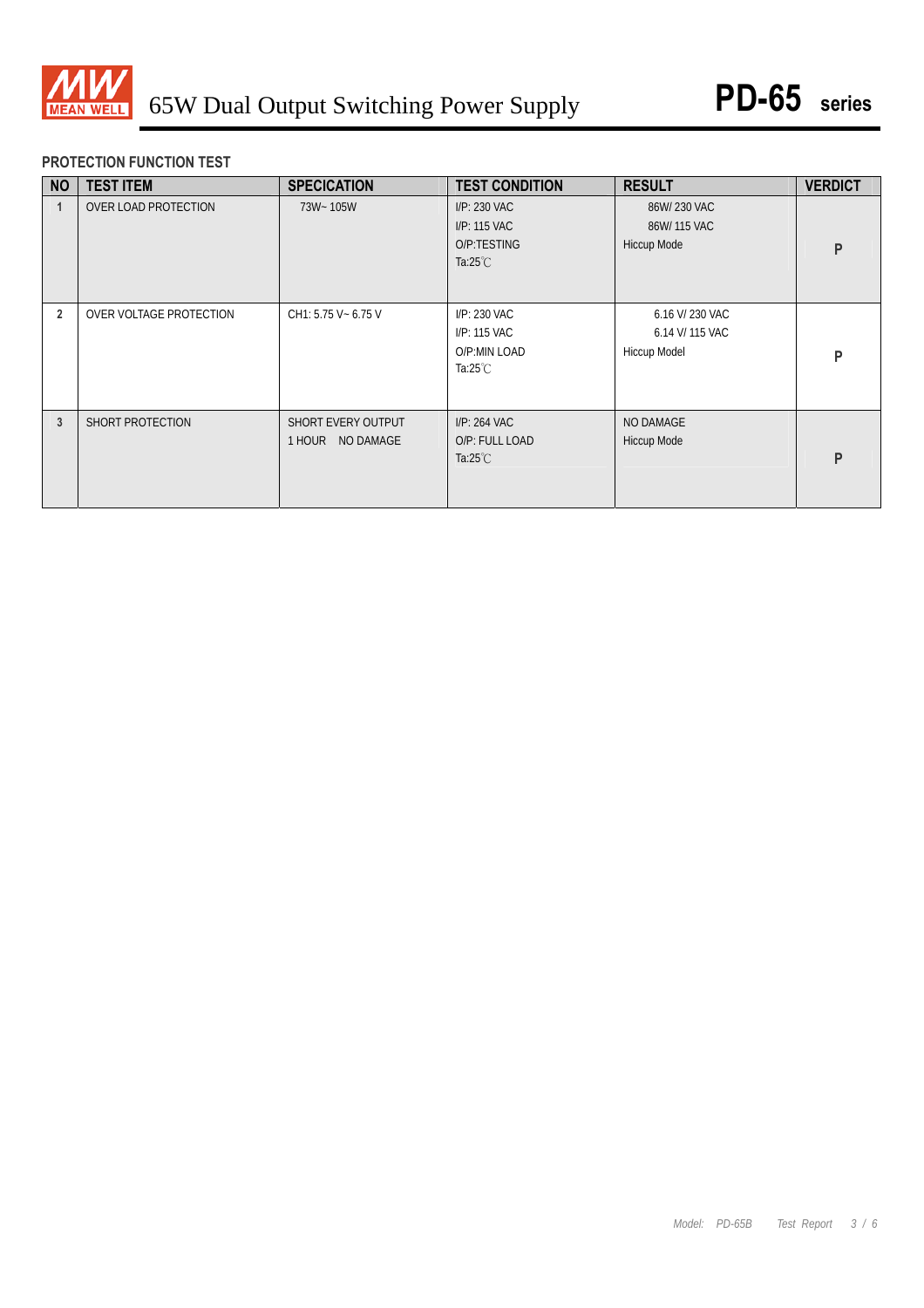

### **ENVIRONMENT TEST**

| <b>NO</b>      | <b>TEST ITEM</b>        | <b>SPECICATION</b>        |                                                    |  | <b>TEST CONDITION</b>           | <b>RESULT</b>                   |                                 | <b>VERDICT</b> |  |
|----------------|-------------------------|---------------------------|----------------------------------------------------|--|---------------------------------|---------------------------------|---------------------------------|----------------|--|
| $\mathbf{1}$   | TEMPERATURE RISE TEST   | $MODEL : PD-65B$          |                                                    |  |                                 |                                 |                                 |                |  |
|                |                         |                           | 1. ROOM AMBIENT BURN-IN: 3.5 HRS                   |  |                                 |                                 |                                 |                |  |
|                |                         |                           | I/P: 230 VAC O/P: FULL LOAD Ta= 33.7 $\degree$ C   |  |                                 |                                 |                                 |                |  |
|                |                         |                           | 2. HIGH AMBIENT BURN-IN: 38 HRS                    |  |                                 |                                 |                                 |                |  |
|                |                         |                           | I/P: 230 VAC O/P: FULL LOAD Ta= 48.4 °C            |  |                                 |                                 |                                 |                |  |
|                |                         |                           |                                                    |  |                                 |                                 |                                 |                |  |
|                |                         | NO                        | Position                                           |  | P/N                             | ROOM AMBIENT HIGH AMBIENT       |                                 |                |  |
|                |                         | 1                         | B <sub>D</sub> 1                                   |  | KBJ406G 4A/600V LT              | Ta= 33.7 $^{\circ}$ C<br>63.9°C | Ta= 48.4 $^{\circ}$ C<br>77.5°C |                |  |
|                |                         | $\overline{c}$            | D <sub>4</sub>                                     |  | YG802C04 10A/40V FUJI           | 78.9°C                          | 90.7°C                          |                |  |
|                |                         | 3                         | C <sub>5</sub>                                     |  | 150U/400V RUB 85℃ USC           | 62.0°C                          | 74.4°C                          |                |  |
|                |                         | $\overline{4}$            | D <sub>1</sub>                                     |  | <b>HER206 2A/600V REC</b>       | 88.9°C                          | 102.4°C                         |                |  |
|                |                         | 5                         | Q <sub>1</sub>                                     |  | K2545 6A/600V TOS               | 83.4°C                          | 96.6°C                          | P              |  |
|                |                         | 6                         | LF1                                                |  | LF158                           | 57.1°C                          | 71.9°C                          |                |  |
|                |                         | $\tau$                    | R37                                                |  | 33K/2W R/MO                     | 97.7°C                          | $109.4^{\circ}$ C               |                |  |
|                |                         | 8                         | U1                                                 |  | TI3842                          | 65.5°C                          | 77.2°C                          |                |  |
|                |                         | 9                         | C <sub>9</sub>                                     |  | 100U/35V CAPXON 105℃            | 53.6°C                          | 66.7°C                          |                |  |
|                |                         | 10                        | C <sub>21</sub>                                    |  | 3300U/10V RUB 105°C             | 79.1°C                          | $90.5^{\circ}$ C                |                |  |
|                |                         | 11                        | D <sub>5</sub>                                     |  | FMX12S 200V/10A                 | 87.4°C                          | 98.3°C                          |                |  |
|                |                         | 12                        | T1 COIL                                            |  | TF-448                          | $90.1^{\circ}$                  | 102.6°C                         |                |  |
|                |                         | 13                        | T1 CORE                                            |  | TF-448                          | 74.0°C                          | 86.7°C                          |                |  |
|                |                         | 14                        | C <sub>24</sub>                                    |  | 560V/35V RUB 105℃ YXG           | 58.6°C                          | 71.5°C                          |                |  |
|                |                         | 15                        | <b>R20</b>                                         |  | $51\Omega/2W$ R/MO              | 90.8°C                          | 103.1 <sup>°</sup> C            |                |  |
|                |                         |                           |                                                    |  |                                 | TEST: OK                        |                                 |                |  |
| $\overline{2}$ | OVER LOAD BURN-IN TEST  | NO DAMAGE<br>1 HOUR (MIN) |                                                    |  | I/P: 230 VAC<br>O/P: 132 % LOAD |                                 |                                 | P              |  |
|                |                         |                           |                                                    |  | Ta: $25^{\circ}$ C              |                                 |                                 |                |  |
| 3              | LOW TEMPERATURE         |                           | TURN ON AFTER 2 HOUR                               |  | I/P: 230 VAC                    | TEST: OK                        |                                 |                |  |
|                | TURN ON TEST            |                           |                                                    |  | O/P: 100% LOAD                  |                                 |                                 | P              |  |
|                |                         |                           |                                                    |  | Ta= $-10^{\circ}$ C             |                                 |                                 |                |  |
| $\overline{4}$ | <b>HIGH HUMIDITY</b>    | AFTER 12 HOURS            |                                                    |  | I/P: 272 VAC                    | TEST: OK                        |                                 |                |  |
|                | <b>HIGH TEMPERATURE</b> | IN CHAMBER ON             |                                                    |  | O/P:FULL LOAD                   |                                 |                                 |                |  |
|                | <b>HIGH VOLTAGE</b>     | CONTROL 45 °C             |                                                    |  | Ta= $45^{\circ}$ C              |                                 |                                 | P              |  |
|                | TURN ON TEST            | NO DAMAGE                 |                                                    |  | $HUMIDITY = 95 % R.H$           |                                 |                                 |                |  |
| 5              | TEMPERATURE             | $+0.04\%$ (0~50°C)        |                                                    |  | I/P: 230 VAC                    |                                 | $+0.01\%$ (0~50°C)              |                |  |
|                | COEFFICIENT             |                           |                                                    |  | O/P:FULL LOAD                   |                                 |                                 | P              |  |
| $6\phantom{1}$ | <b>VIBRATION TEST</b>   |                           | 1 Carton & 1 Set Operating at I/P: 230 VAC NO LOAD |  |                                 | TEST: OK                        |                                 |                |  |
|                |                         |                           | (1) Waveform: Sine Wave                            |  |                                 |                                 |                                 |                |  |
|                |                         |                           | (2) Frequency: 10~500Hz                            |  |                                 |                                 |                                 |                |  |
|                |                         |                           | (3) Sweep Time: 10min/sweep cycle                  |  |                                 |                                 |                                 | P              |  |
|                |                         | (4) Acceleration:2G       |                                                    |  |                                 |                                 |                                 |                |  |
|                |                         |                           | (5) Test Time:1 hour in each axis (X.Y.Z)          |  |                                 |                                 |                                 |                |  |
|                |                         | (6) Ta: $25^{\circ}$ C    |                                                    |  |                                 |                                 |                                 |                |  |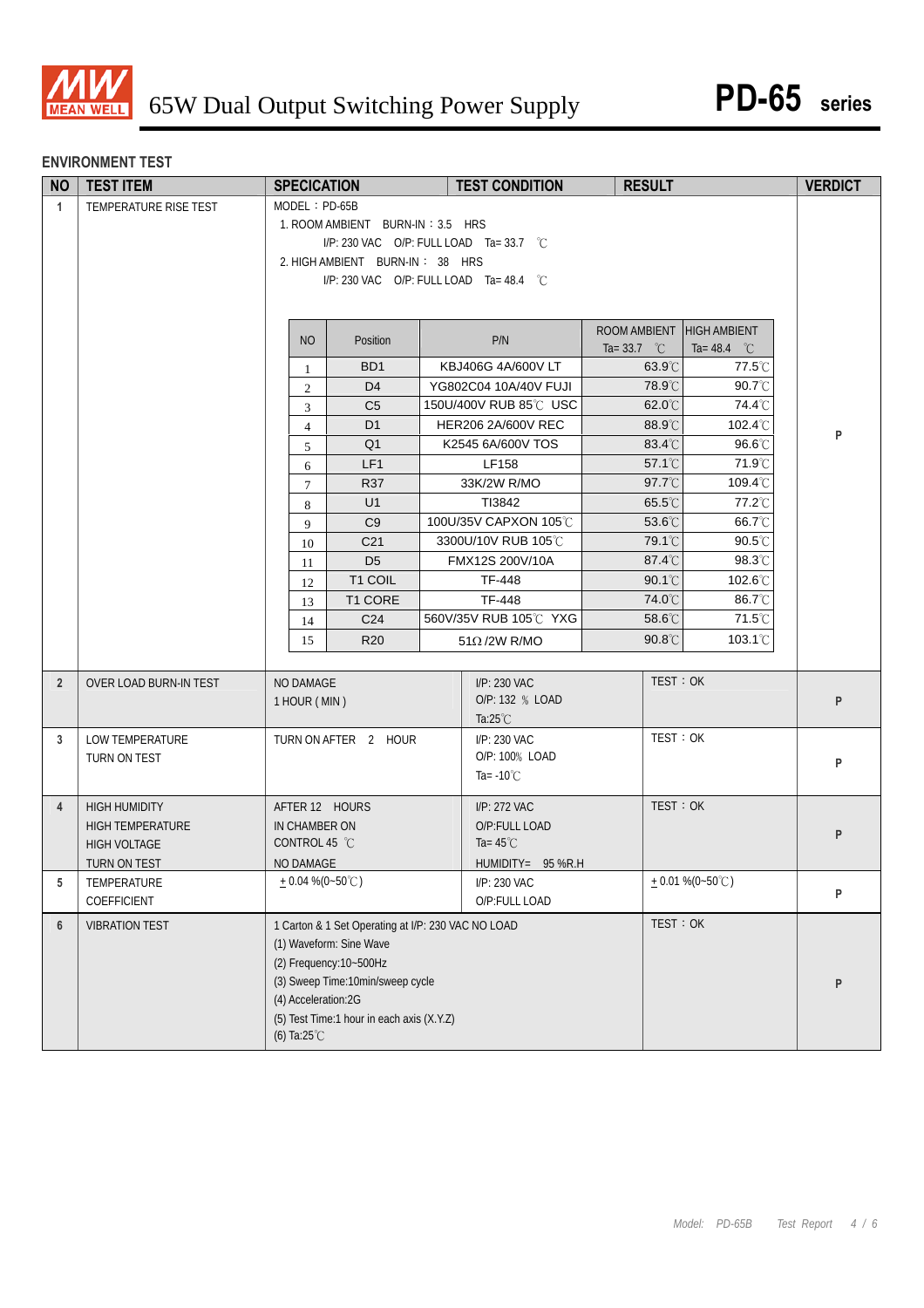

# **SAFETY TEST**

| <b>NO</b> | <b>TEST ITEM</b>            | <b>SPECICATION</b>              | <b>TEST CONDITION</b>           | <b>RESULT</b>             | <b>VERDICT</b> |
|-----------|-----------------------------|---------------------------------|---------------------------------|---------------------------|----------------|
|           | WITHSTAND VOLTAGE           | $I/P$ -O/P: 3 KVAC/min          | $I/P$ -O/P: 3.6 KVAC/min        | $I/P$ -O/P: 2.67 mA       |                |
|           |                             | I/P-FG: 1.5 KVAC/min            | I/P-FG: 1.8 KVAC/min            | $I/P-FG: 2.05mA$          |                |
|           |                             | $O/P$ - $FG: 0.5$ KVAC/min      | $O/P-FG: 0.6$ KVAC/min          | $O/P-FG: 3.88 \text{ mA}$ |                |
|           |                             |                                 | Ta:25 $°C$                      | NO DAMAGE                 |                |
|           | <b>ISOLATION RESISTANCE</b> | $I/P$ -O/P:500VDC>100M $\Omega$ | VDC.<br>$I/P$ - $O/P$ :<br>500  | $I/P$ -O/P: 6G $\Omega$   |                |
|           |                             | $I/P-FG: 500VDC > 100M\Omega$   | 500<br><b>VDC</b><br>$I/P-FG$ : | $I/P-FG: 6G \Omega$       | P              |
|           |                             | $O/P$ -FG:500VDC>100M $\Omega$  | VDC.<br>$O/P-FG$ :<br>500       | $O/P-FG: 5G \Omega$       |                |
|           |                             |                                 | Ta: $25^{\circ}$ C              | NO DAMAGE                 |                |
|           | APPROVAL                    | TUV: Certificate NO : R9754834  |                                 |                           |                |
|           |                             | UL: File $NO$ : E183223         |                                 |                           |                |

### **E.M.C TEST**

| <b>NO</b>      | <b>TEST ITEM</b>                              | <b>SPECICATION</b>                                               | <b>TEST CONDITION</b>                                          | <b>RESULT</b>                        | <b>VERDICT</b> |  |  |
|----------------|-----------------------------------------------|------------------------------------------------------------------|----------------------------------------------------------------|--------------------------------------|----------------|--|--|
| $\mathbf{1}$   | <b>HARMONIC</b>                               | EN61000-3-2<br><b>CLASS A</b>                                    | I/P: 230 VAC/50HZ<br>O/P:FULL LOAD<br>Ta: $25^{\circ}$ C       | <b>PASS</b>                          | P              |  |  |
| $\overline{2}$ | <b>CONDUCTION</b>                             | EN55022<br><b>CLASS B</b>                                        | I/P: 230 VAC (50HZ)<br>O/P:FULL/50% LOAD<br>Ta: $25^{\circ}$ C | <b>PASS</b><br>Test by certified Lab | P              |  |  |
| 3              | <b>RADIATION</b>                              | EN55022<br><b>CLASS B</b>                                        | I/P: 230 VAC (50HZ)<br>O/P:FULL LOAD<br>Ta: $25^{\circ}$ C     | PASS<br>Test by certified Lab        | P              |  |  |
| $\overline{4}$ | E.S.D                                         | EN61000-4-2<br><b>LIGHT INDUSTRY</b><br>AIR:8KV / Contact:4KV    | I/P: 230 VAC/50HZ<br>O/P:FULL LOAD<br>Ta: $25^{\circ}$ C       | CRITERIA A                           | P              |  |  |
| 5              | E.F.T                                         | EN61000-4-4<br><b>LIGHT INDUSTRY</b><br><b>INPUT: 1KV</b>        | I/P: 230 VAC/50HZ<br>O/P:FULL LOAD<br>Ta: $25^{\circ}$ C       | CRITERIA A                           | P              |  |  |
| $6\phantom{1}$ | <b>SURGE</b>                                  | IEC61000-4-5<br><b>LIGHT INDUSTRY</b><br>$L-N:1KV$<br>L,N-PE:2KV | I/P: 230 VAC/50HZ<br>O/P:FULL LOAD<br>Ta: $25^{\circ}$ C       | CRITERIA A                           | P              |  |  |
| $\overline{7}$ | Test by certified Lab $&$ Test Report Prepare |                                                                  |                                                                |                                      |                |  |  |